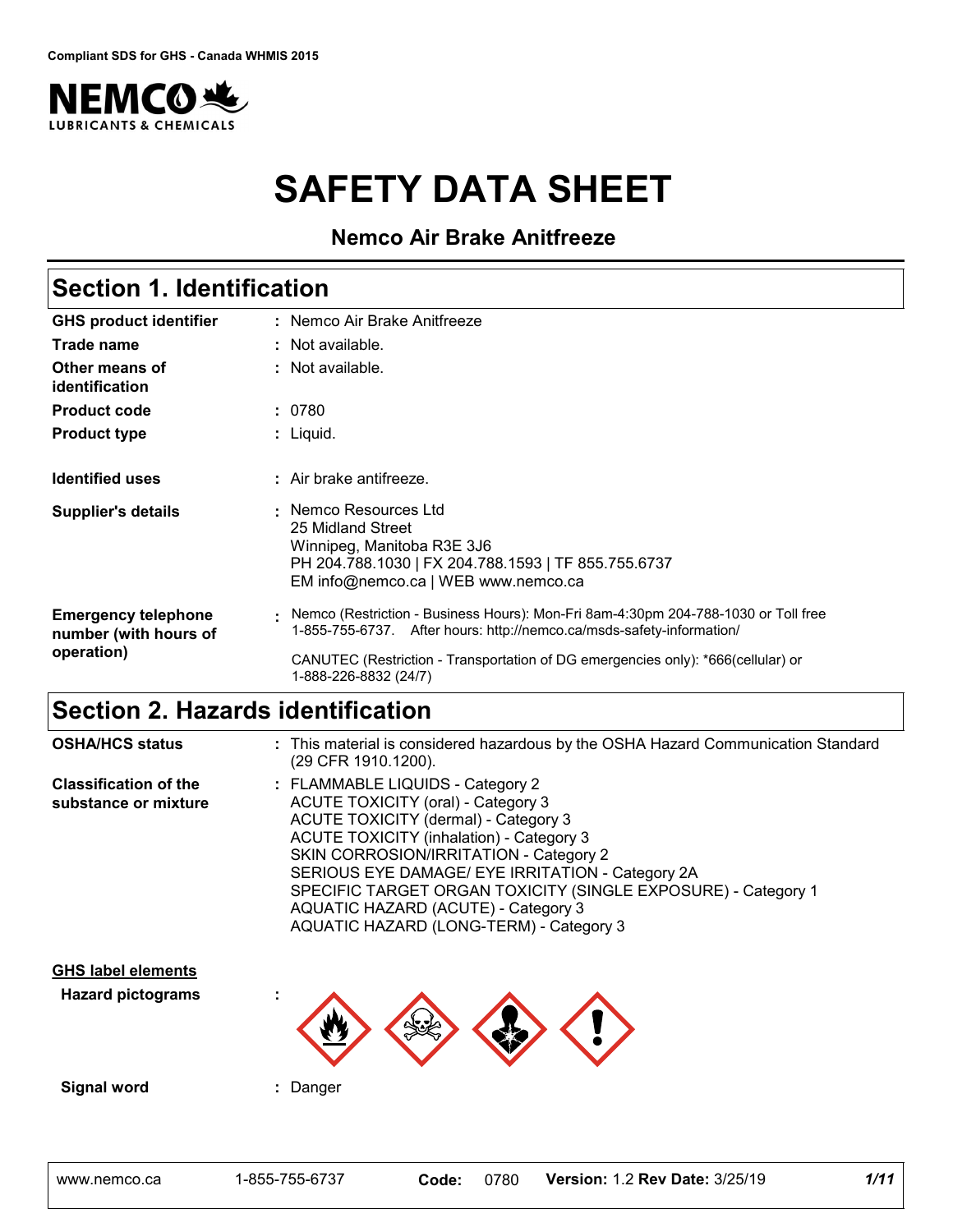

# **Section 2. Hazards identification**

| <b>Hazard statements</b>                                     | : H225 - Highly flammable liquid and vapor.<br>H301 + H311 + H331 - Toxic if swallowed, in contact with skin or if inhaled.<br>H319 - Causes serious eye irritation.<br>H315 - Causes skin irritation.<br>H370 - Causes damage to organs.<br>H412 - Harmful to aquatic life with long lasting effects.                                                                                                                                                                                                                                                                                                                                                                                                                                                                                                                                                                                                                                                                                                                                             |
|--------------------------------------------------------------|----------------------------------------------------------------------------------------------------------------------------------------------------------------------------------------------------------------------------------------------------------------------------------------------------------------------------------------------------------------------------------------------------------------------------------------------------------------------------------------------------------------------------------------------------------------------------------------------------------------------------------------------------------------------------------------------------------------------------------------------------------------------------------------------------------------------------------------------------------------------------------------------------------------------------------------------------------------------------------------------------------------------------------------------------|
| <b>Precautionary statements</b>                              |                                                                                                                                                                                                                                                                                                                                                                                                                                                                                                                                                                                                                                                                                                                                                                                                                                                                                                                                                                                                                                                    |
| <b>Prevention</b>                                            | : P280 - Wear protective gloves. Wear eye or face protection. Wear protective clothing.<br>P210 - Keep away from heat, hot surfaces, sparks, open flames and other ignition<br>sources. No smoking.<br>P241 - Use explosion-proof electrical, ventilating, lighting and all material-handling<br>equipment.<br>P242 - Use only non-sparking tools.<br>P243 - Take precautionary measures against static discharge.<br>P233 - Keep container tightly closed.<br>P271 - Use only outdoors or in a well-ventilated area.<br>P273 - Avoid release to the environment.<br>P260 - Do not breathe vapor.<br>P270 - Do not eat, drink or smoke when using this product.<br>P264 - Wash hands thoroughly after handling.                                                                                                                                                                                                                                                                                                                                    |
| <b>Response</b>                                              | : P307 + P311 - IF exposed: Call a POISON CENTER or physician.<br>P304 + P340 + P311 - IF INHALED: Remove person to fresh air and keep comfortable<br>for breathing. Call a POISON CENTER or physician.<br>P301 + P310 + P330 - IF SWALLOWED: Immediately call a POISON CENTER or<br>physician. Rinse mouth.<br>P303 + P361 + P353 - IF ON SKIN (or hair): Take off immediately all contaminated<br>clothing. Rinse skin with water or shower.<br>P302 + P361+P364 + P352 + P312 + P362+P364 - IF ON SKIN: Take off immediately<br>all contaminated clothing and wash it before reuse. Wash with plenty of soap and water.<br>Call a POISON CENTER or physician if you feel unwell. Take off contaminated clothing<br>and wash it before reuse.<br>P332 + P313 - If skin irritation occurs: Get medical attention.<br>P305 + P351 + P338 - IF IN EYES: Rinse cautiously with water for several minutes.<br>Remove contact lenses, if present and easy to do. Continue rinsing.<br>P337 + P313 - If eye irritation persists: Get medical attention. |
| <b>Storage</b>                                               | : P405 - Store locked up.<br>P403 - Store in a well-ventilated place.<br>P235 - Keep cool.                                                                                                                                                                                                                                                                                                                                                                                                                                                                                                                                                                                                                                                                                                                                                                                                                                                                                                                                                         |
| <b>Disposal</b>                                              | : P501 - Dispose of contents and container in accordance with all local, regional, national<br>and international regulations.                                                                                                                                                                                                                                                                                                                                                                                                                                                                                                                                                                                                                                                                                                                                                                                                                                                                                                                      |
| Physical hazards not<br>otherwise classified<br>(PHNOC)      | : None known.                                                                                                                                                                                                                                                                                                                                                                                                                                                                                                                                                                                                                                                                                                                                                                                                                                                                                                                                                                                                                                      |
| <b>Health hazards not</b><br>otherwise classified<br>(HHNOC) | : None known.                                                                                                                                                                                                                                                                                                                                                                                                                                                                                                                                                                                                                                                                                                                                                                                                                                                                                                                                                                                                                                      |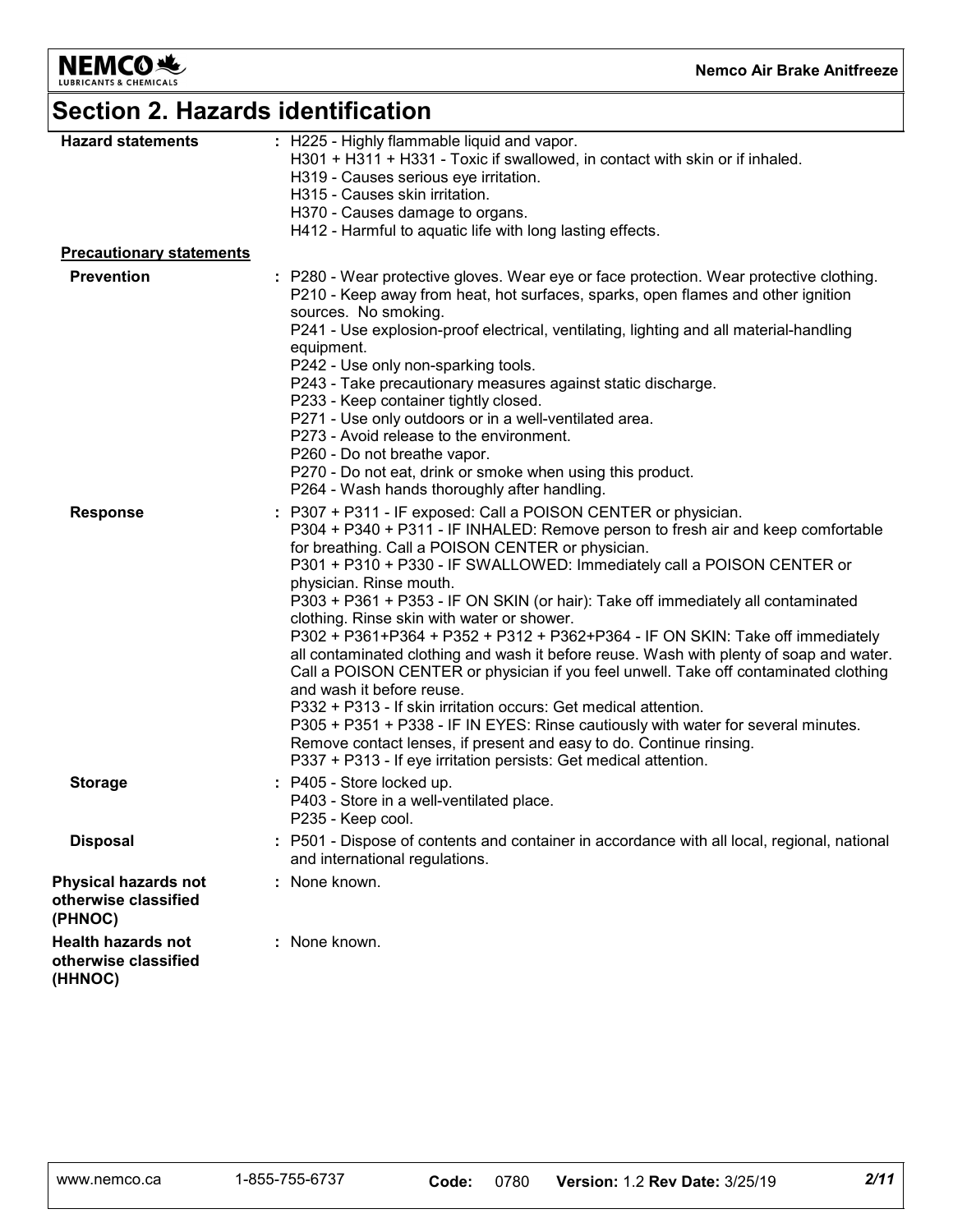

### **Section 3. Composition/information on ingredients**

| Substance/mixture | : Mixture        |
|-------------------|------------------|
| Other means of    | : Not available. |
| identification    |                  |

#### **CAS number/other identifiers**

| <b>CAS number</b>   | : Not applicable. |
|---------------------|-------------------|
| <b>Product code</b> | : 0780            |

| Ingredient name | $\frac{9}{6}$ | <b>CAS number</b> |
|-----------------|---------------|-------------------|
| Methanol        | ≥90           | 67-56-1           |

#### **Any concentration shown as a range is to protect confidentiality or is due to batch variation.**

**There are no additional ingredients present which, within the current knowledge of the supplier and in the concentrations applicable, are classified as hazardous to health or the environment and hence require reporting in this section.**

**Occupational exposure limits, if available, are listed in Section 8.**

### **Section 4. First aid measures**

#### **Description of necessary first aid measures**

| Eye contact         | : Immediately flush eyes with plenty of water, occasionally lifting the upper and lower<br>eyelids. Check for and remove any contact lenses. Continue to rinse for at least 20<br>minutes. Get medical attention. If necessary, call a poison center or physician.                                                                                                                                                                                                                                                                                                                                                                                                   |
|---------------------|----------------------------------------------------------------------------------------------------------------------------------------------------------------------------------------------------------------------------------------------------------------------------------------------------------------------------------------------------------------------------------------------------------------------------------------------------------------------------------------------------------------------------------------------------------------------------------------------------------------------------------------------------------------------|
| <b>Inhalation</b>   | : Remove victim to fresh air and keep at rest in a position comfortable for breathing. If it<br>is suspected that fumes are still present, the rescuer should wear an appropriate mask<br>or self-contained breathing apparatus. If not breathing, if breathing is irregular or if<br>respiratory arrest occurs, provide artificial respiration or oxygen by trained personnel. It<br>may be dangerous to the person providing aid to give mouth-to-mouth resuscitation.<br>Get medical attention. If necessary, call a poison center or physician. If unconscious,<br>place in recovery position and get medical attention immediately. Maintain an open<br>airway. |
| <b>Skin contact</b> | : Wash with plenty of soap and water. Wash contaminated clothing thoroughly with water<br>before removing it, or wear gloves. Continue to rinse for at least 20 minutes. Get<br>medical attention. If necessary, call a poison center or physician. Wash clothing before<br>reuse. Clean shoes thoroughly before reuse.                                                                                                                                                                                                                                                                                                                                              |
| Ingestion           | : Get medical attention immediately. Call a poison center or physician. Wash out mouth<br>with water. Remove victim to fresh air and keep at rest in a position comfortable for<br>breathing. If material has been swallowed and the exposed person is conscious, give<br>small quantities of water to drink. Stop if the exposed person feels sick as vomiting may<br>be dangerous. Do not induce vomiting unless directed to do so by medical personnel.<br>If vomiting occurs, the head should be kept low so that vomit does not enter the lungs.<br>Never give anything by mouth to an unconscious person.                                                      |

#### **Most important symptoms/effects, acute and delayed**

| <b>Potential acute health effects</b> |                                  |                                                       |                                       |      |
|---------------------------------------|----------------------------------|-------------------------------------------------------|---------------------------------------|------|
| Eye contact                           | : Causes serious eye irritation. |                                                       |                                       |      |
| <b>Inhalation</b>                     | $:$ Toxic if inhaled.            |                                                       |                                       |      |
| <b>Skin contact</b>                   |                                  | : Toxic in contact with skin. Causes skin irritation. |                                       |      |
| Ingestion                             | : Toxic if swallowed.            |                                                       |                                       |      |
| Over-exposure signs/symptoms          |                                  |                                                       |                                       |      |
| www.nemco.ca                          | 1-855-755-6737                   | 0780<br>Code:                                         | <b>Version: 1.2 Rev Date: 3/25/19</b> | 3/11 |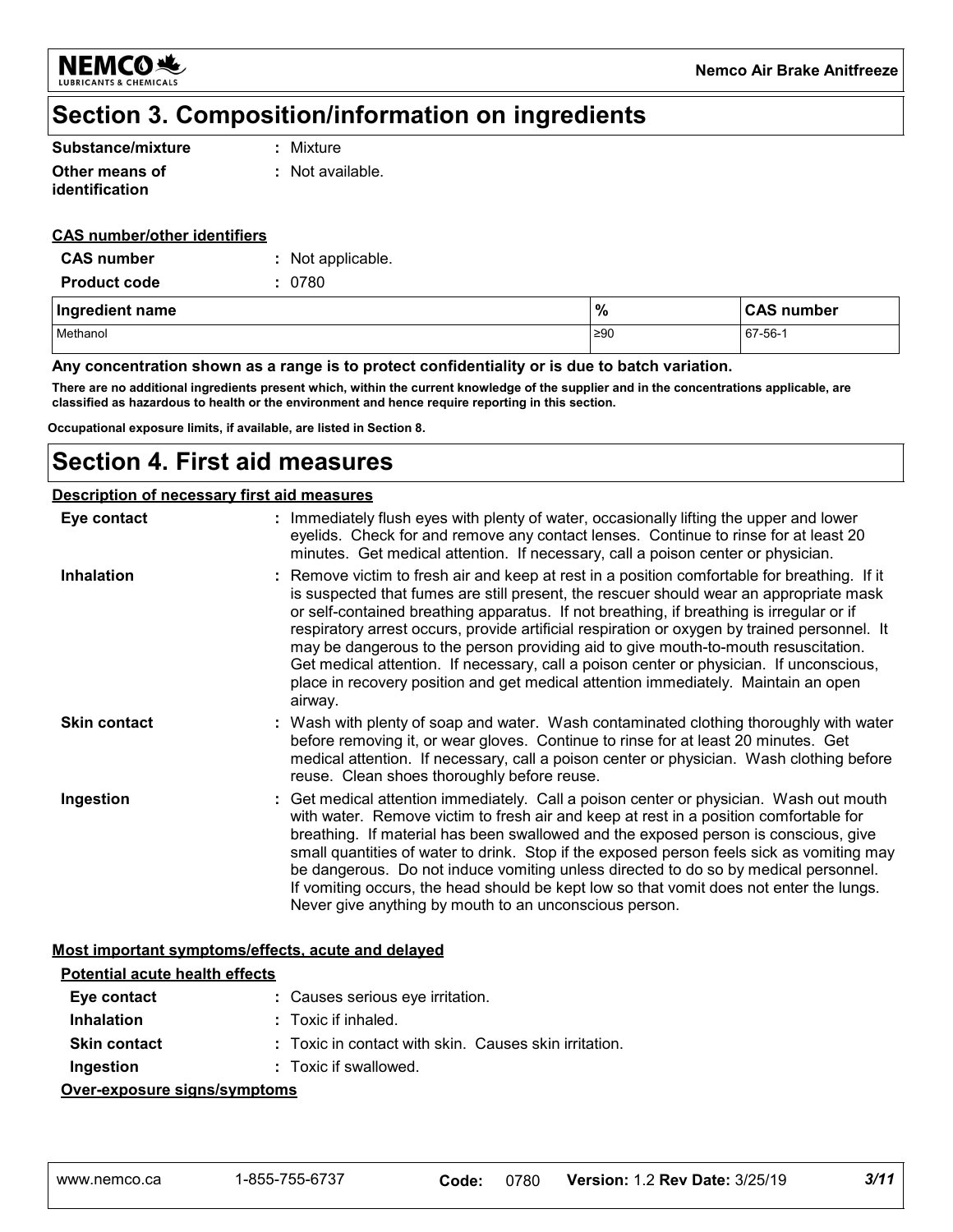

### **Section 4. First aid measures**

| Eye contact                       | : Adverse symptoms may include the following:<br>pain or irritation<br>watering<br>redness                                                                                                                                                                                                                                                                                                                      |
|-----------------------------------|-----------------------------------------------------------------------------------------------------------------------------------------------------------------------------------------------------------------------------------------------------------------------------------------------------------------------------------------------------------------------------------------------------------------|
| <b>Inhalation</b>                 | : No known significant effects or critical hazards.                                                                                                                                                                                                                                                                                                                                                             |
| <b>Skin contact</b>               | : Adverse symptoms may include the following:<br>irritation<br>redness                                                                                                                                                                                                                                                                                                                                          |
| Ingestion                         | : No known significant effects or critical hazards.                                                                                                                                                                                                                                                                                                                                                             |
|                                   | <u>Indication of immediate medical attention and special treatment needed, if necessary</u>                                                                                                                                                                                                                                                                                                                     |
| Notes to physician                | : Treat symptomatically. Contact poison treatment specialist immediately if large<br>quantities have been ingested or inhaled.                                                                                                                                                                                                                                                                                  |
| <b>Specific treatments</b>        | : No specific treatment.                                                                                                                                                                                                                                                                                                                                                                                        |
| <b>Protection of first-aiders</b> | : No action shall be taken involving any personal risk or without suitable training. If it is<br>suspected that fumes are still present, the rescuer should wear an appropriate mask or<br>self-contained breathing apparatus. It may be dangerous to the person providing aid to<br>give mouth-to-mouth resuscitation. Wash contaminated clothing thoroughly with water<br>before removing it, or wear gloves. |

**See toxicological information (Section 11)**

### **Section 5. Fire-fighting measures**

| <b>Extinguishing media</b>                               |                                                                                                                                                                                                                                                  |
|----------------------------------------------------------|--------------------------------------------------------------------------------------------------------------------------------------------------------------------------------------------------------------------------------------------------|
| Suitable extinguishing<br>media                          | : Use dry chemical, $CO2$ , water spray (fog) or foam.                                                                                                                                                                                           |
| Unsuitable extinguishing<br>media                        | : Do not use water jet or water-based fire extinguishers.                                                                                                                                                                                        |
| Specific hazards arising<br>from the chemical            | : Highly flammable liquid and vapor. This material is harmful to aquatic life with long<br>lasting effects. Fire water contaminated with this material must be contained and<br>prevented from being discharged to any waterway, sewer or drain. |
| <b>Hazardous thermal</b><br>decomposition products       | Decomposition products may include the following materials:<br>carbon dioxide<br>carbon monoxide                                                                                                                                                 |
| <b>Special protective actions</b><br>for fire-fighters   | : Move containers from fire area if this can be done without risk. Use water spray to keep<br>fire-exposed containers cool.                                                                                                                      |
| <b>Special protective</b><br>equipment for fire-fighters | : Fire-fighters should wear appropriate protective equipment and self-contained breathing<br>apparatus (SCBA) with a full face-piece operated in positive pressure mode.                                                                         |

### **Section 6. Accidental release measures**

#### **Personal precautions, protective equipment and emergency procedures**

| For non-emergency<br>personnel | on appropriate personal protective equipment. |       |      | : No action shall be taken involving any personal risk or without suitable training.<br>Evacuate surrounding areas. Keep unnecessary and unprotected personnel from<br>entering. Do not touch or walk through spilled material. Shut off all ignition sources.<br>No flares, smoking or flames in hazard area. Do not breathe vapor or mist. Provide<br>adequate ventilation. Wear appropriate respirator when ventilation is inadequate. Put |      |
|--------------------------------|-----------------------------------------------|-------|------|-----------------------------------------------------------------------------------------------------------------------------------------------------------------------------------------------------------------------------------------------------------------------------------------------------------------------------------------------------------------------------------------------------------------------------------------------|------|
| www.nemco.ca                   | 1-855-755-6737                                | Code: | 0780 | <b>Version: 1.2 Rev Date: 3/25/19</b>                                                                                                                                                                                                                                                                                                                                                                                                         | 4/11 |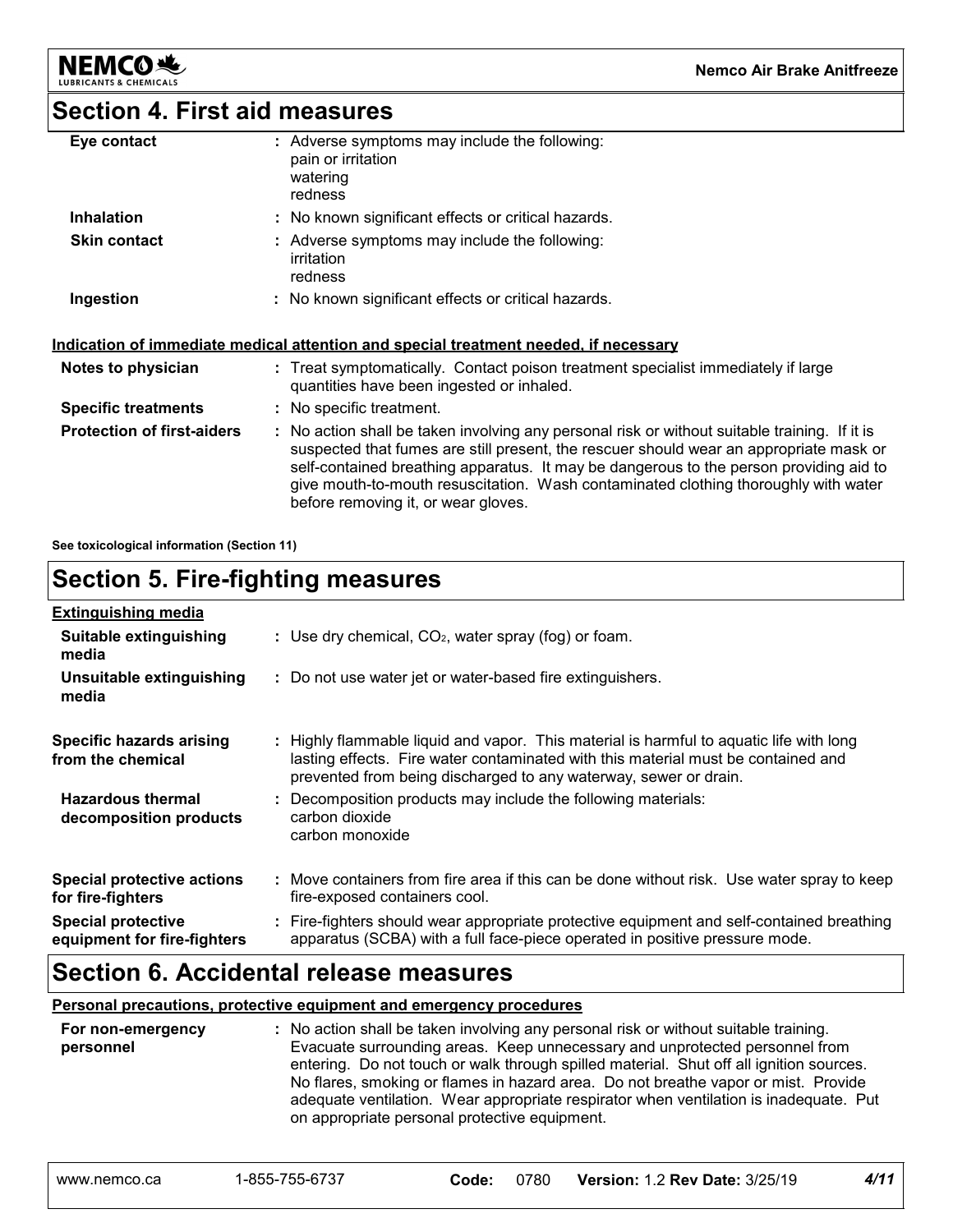

### **Section 6. Accidental release measures**

| For emergency responders                              | If specialized clothing is required to deal with the spillage, take note of any information in<br>Section 8 on suitable and unsuitable materials. See also the information in "For non-<br>emergency personnel".                                                                                                                                                                                                                                                                                                                                                                                                                                                                                                                                                     |
|-------------------------------------------------------|----------------------------------------------------------------------------------------------------------------------------------------------------------------------------------------------------------------------------------------------------------------------------------------------------------------------------------------------------------------------------------------------------------------------------------------------------------------------------------------------------------------------------------------------------------------------------------------------------------------------------------------------------------------------------------------------------------------------------------------------------------------------|
| <b>Environmental precautions</b>                      | : Avoid dispersal of spilled material and runoff and contact with soil, waterways, drains<br>and sewers. Inform the relevant authorities if the product has caused environmental<br>pollution (sewers, waterways, soil or air). Water polluting material. May be harmful to<br>the environment if released in large quantities.                                                                                                                                                                                                                                                                                                                                                                                                                                      |
| Methods and materials for containment and cleaning up |                                                                                                                                                                                                                                                                                                                                                                                                                                                                                                                                                                                                                                                                                                                                                                      |
| <b>Spill</b>                                          | : Stop leak if without risk. Move containers from spill area. Use spark-proof tools and<br>explosion-proof equipment. Approach release from upwind. Prevent entry into sewers,<br>water courses, basements or confined areas. Wash spillages into an effluent treatment<br>plant or proceed as follows. Contain and collect spillage with non-combustible,<br>absorbent material e.g. sand, earth, vermiculite or diatomaceous earth and place in<br>container for disposal according to local regulations (see Section 13). Dispose of via a<br>licensed waste disposal contractor. Contaminated absorbent material may pose the<br>same hazard as the spilled product. Note: see Section 1 for emergency contact<br>information and Section 13 for waste disposal. |

### **Section 7. Handling and storage**

#### **Precautions for safe handling**

| <b>Protective measures</b>                                         | : Put on appropriate personal protective equipment (see Section 8). Do not get in eyes or<br>on skin or clothing. Do not breathe vapor or mist. Do not ingest. Avoid release to the<br>environment. Use only with adequate ventilation. Wear appropriate respirator when<br>ventilation is inadequate. Do not enter storage areas and confined spaces unless<br>adequately ventilated. Keep in the original container or an approved alternative made<br>from a compatible material, kept tightly closed when not in use. Store and use away<br>from heat, sparks, open flame or any other ignition source. Use explosion-proof<br>electrical (ventilating, lighting and material handling) equipment. Use only non-sparking<br>tools. Take precautionary measures against electrostatic discharges. Empty containers<br>retain product residue and can be hazardous. Do not reuse container. |
|--------------------------------------------------------------------|-----------------------------------------------------------------------------------------------------------------------------------------------------------------------------------------------------------------------------------------------------------------------------------------------------------------------------------------------------------------------------------------------------------------------------------------------------------------------------------------------------------------------------------------------------------------------------------------------------------------------------------------------------------------------------------------------------------------------------------------------------------------------------------------------------------------------------------------------------------------------------------------------|
| Advice on general<br>occupational hygiene                          | : Eating, drinking and smoking should be prohibited in areas where this material is<br>handled, stored and processed. Workers should wash hands and face before eating,<br>drinking and smoking. See also Section 8 for additional information on hygiene<br>measures. Remove contaminated clothing and protective equipment before entering<br>eating areas.                                                                                                                                                                                                                                                                                                                                                                                                                                                                                                                                 |
| Conditions for safe storage,<br>including any<br>incompatibilities | Store in accordance with local regulations. Store in a segregated and approved area.<br>Store in original container protected from direct sunlight in a dry, cool and well-ventilated<br>area, away from incompatible materials (see Section 10) and food and drink. Store<br>locked up. Eliminate all ignition sources. Separate from oxidizing materials. Keep<br>container tightly closed and sealed until ready for use. Containers that have been<br>opened must be carefully resealed and kept upright to prevent leakage. Do not store in<br>unlabeled containers. Use appropriate containment to avoid environmental<br>contamination.                                                                                                                                                                                                                                                |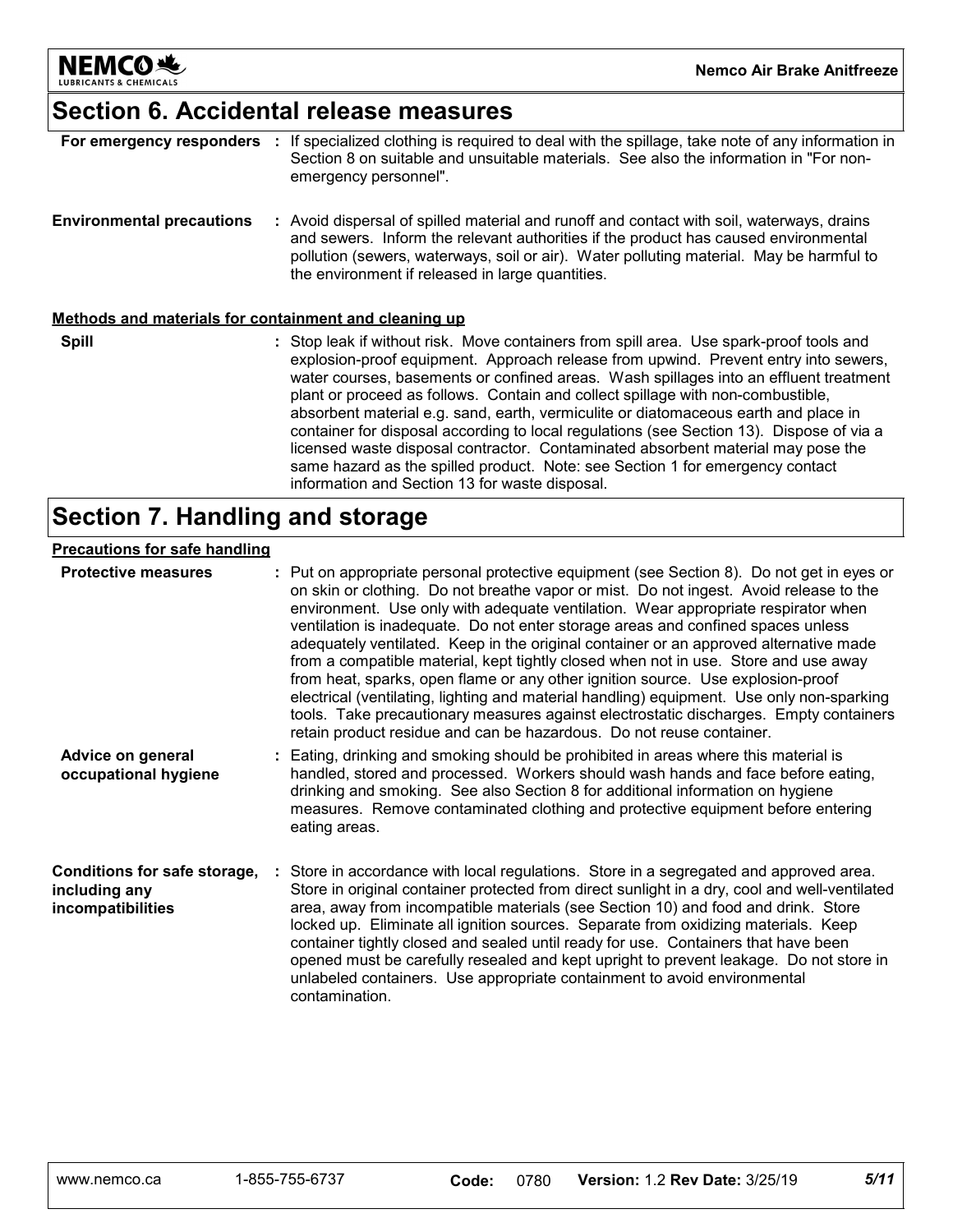

### **Section 8. Exposure controls/personal protection**

#### **Control parameters**

| <b>Occupational exposure limits</b> |                                                                     | TWA (8 hours)                   |                          |  | STEL (15 mins)                  |                          |       | Ceiling |                   |       |                                                                                                                                              |
|-------------------------------------|---------------------------------------------------------------------|---------------------------------|--------------------------|--|---------------------------------|--------------------------|-------|---------|-------------------|-------|----------------------------------------------------------------------------------------------------------------------------------------------|
| Ingredient                          | List name                                                           | ppm                             | mg/m <sup>3</sup> Other  |  | ppm                             | mg/m <sup>3</sup>        | Other | ppm     | mg/m <sup>3</sup> | Other | <b>Notations</b>                                                                                                                             |
| Methanol                            | US ACGIH 3/2015<br>AB 4/2009<br>BC 2/2015<br>ON 7/2015<br>QC 1/2014 | 200<br>200<br>200<br>200<br>200 | 262<br>262<br>262<br>262 |  | 250<br>250<br>250<br>250<br>250 | 328<br>328<br>328<br>328 |       |         | -                 |       | $\left[ \text{1}\right]$<br>$\left[ \text{1}\right]$<br>$\left[ \text{1}\right]$<br>$\left[ \begin{smallmatrix} 1 \end{smallmatrix} \right]$ |

[1]Absorbed through skin.

| Appropriate engineering<br>controls       | : Use only with adequate ventilation. Use process enclosures, local exhaust ventilation or<br>other engineering controls to keep worker exposure to airborne contaminants below any<br>recommended or statutory limits. The engineering controls also need to keep gas,<br>vapor or dust concentrations below any lower explosive limits. Use explosion-proof<br>ventilation equipment.                                        |
|-------------------------------------------|--------------------------------------------------------------------------------------------------------------------------------------------------------------------------------------------------------------------------------------------------------------------------------------------------------------------------------------------------------------------------------------------------------------------------------|
| <b>Environmental exposure</b><br>controls | : Emissions from ventilation or work process equipment should be checked to ensure<br>they comply with the requirements of environmental protection legislation.                                                                                                                                                                                                                                                               |
| <b>Individual protection measures</b>     |                                                                                                                                                                                                                                                                                                                                                                                                                                |
| <b>Hygiene measures</b>                   | : Wash hands, forearms and face thoroughly after handling chemical products, before<br>eating, smoking and using the lavatory and at the end of the working period.<br>Appropriate techniques should be used to remove potentially contaminated clothing.<br>Wash contaminated clothing before reusing. Ensure that eyewash stations and safety<br>showers are close to the workstation location.                              |
| <b>Eye/face protection</b>                | : Safety eyewear complying with an approved standard should be used when a risk<br>assessment indicates this is necessary to avoid exposure to liquid splashes, mists,<br>gases or dusts. If contact is possible, the following protection should be worn, unless<br>the assessment indicates a higher degree of protection: chemical splash goggles.                                                                          |
| <b>Skin protection</b>                    |                                                                                                                                                                                                                                                                                                                                                                                                                                |
| <b>Hand protection</b>                    | : Chemical-resistant, impervious gloves complying with an approved standard should be<br>worn at all times when handling chemical products if a risk assessment indicates this is<br>necessary.                                                                                                                                                                                                                                |
| <b>Body protection</b>                    | : Personal protective equipment for the body should be selected based on the task being<br>performed and the risks involved and should be approved by a specialist before<br>handling this product. When there is a risk of ignition from static electricity, wear anti-<br>static protective clothing. For the greatest protection from static discharges, clothing<br>should include anti-static overalls, boots and gloves. |
| Other skin protection                     | : Appropriate footwear and any additional skin protection measures should be selected<br>based on the task being performed and the risks involved and should be approved by a<br>specialist before handling this product.                                                                                                                                                                                                      |
| <b>Respiratory protection</b>             | : Use a properly fitted, air-purifying or supplied air respirator complying with an approved<br>standard if a risk assessment indicates this is necessary. Respirator selection must be<br>based on known or anticipated exposure levels, the hazards of the product and the safe<br>working limits of the selected respirator.                                                                                                |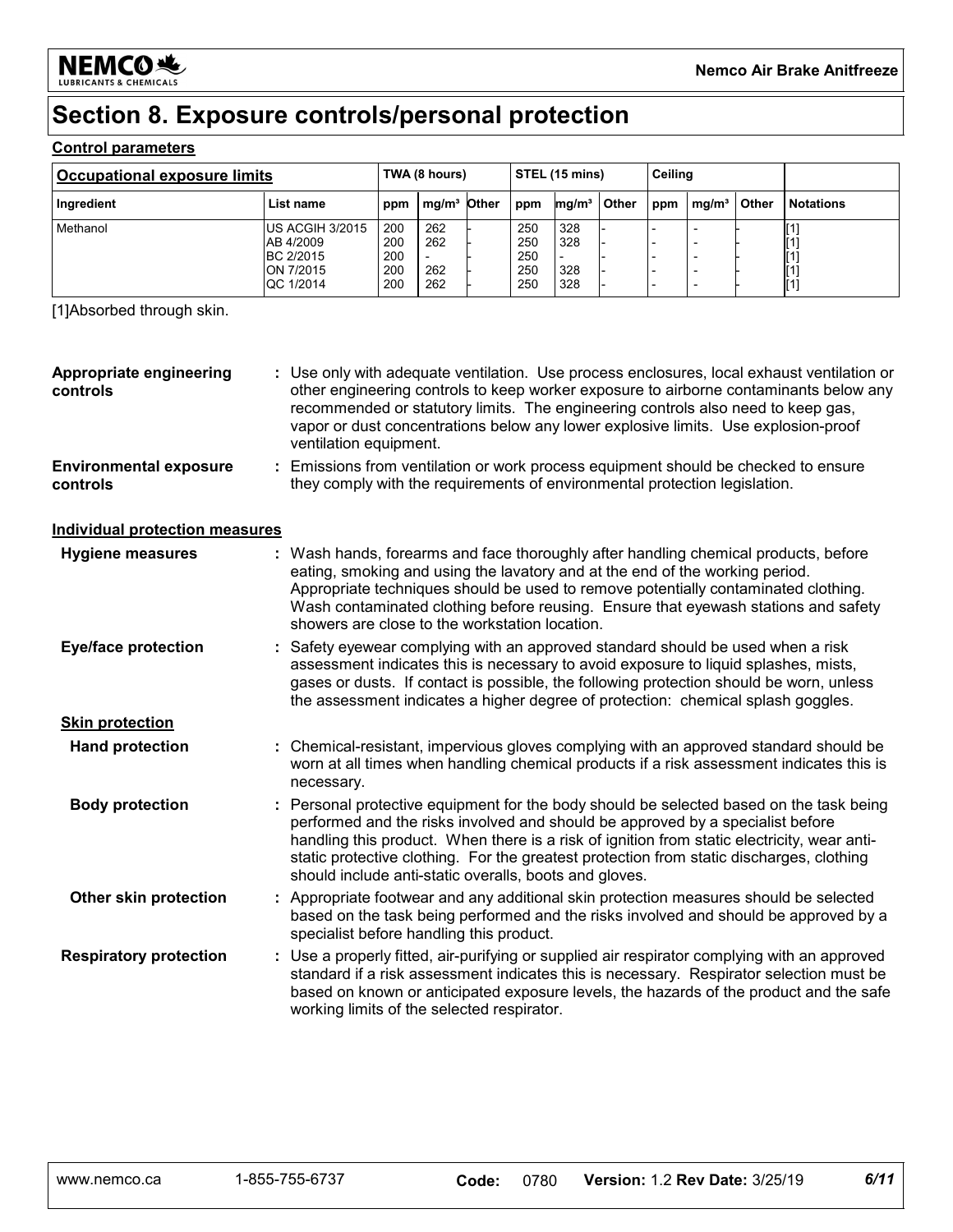

## **Section 9. Physical and chemical properties**

#### **Appearance**

| <b>Physical state</b>                           |           | : Liquid. [Clear.]                       |
|-------------------------------------------------|-----------|------------------------------------------|
| Color                                           |           | Light Red.                               |
| Odor                                            | $\bullet$ | Mild Alcohol.                            |
| <b>Odor threshold</b>                           | ÷.        | Not available.                           |
| рH                                              |           | Not available.                           |
| <b>Freezing point</b>                           |           | $: -98^{\circ}$ C                        |
| <b>Boiling point</b>                            |           | : $64.7^{\circ}$ C (148.5 $^{\circ}$ F)  |
| <b>Flash point</b>                              |           | : Closed cup: 11°C [Pensky-Martens.]     |
| <b>Evaporation rate</b>                         |           | $\therefore$ 4.1 (Butyl acetate = 1)     |
| <b>Flammability (solid, gas)</b>                |           | $:$ Not available.                       |
| Lower and upper explosive<br>(flammable) limits |           | : Not available.                         |
| Vapor pressure                                  |           | : 12.8 kPa (96 mm Hg) [room temperature] |
| Vapor density                                   |           | : 1.1 [Air = 1]                          |
| <b>Relative density</b>                         |           | $: 0.786$ to 0.793                       |
| Solubility in water                             |           | : Soluble in water.                      |
| Partition coefficient: n-<br>octanol/water      |           | : Not available.                         |
| <b>Auto-ignition temperature</b>                |           | : Not available.                         |
| <b>Decomposition temperature</b>                |           | : Not available.                         |
| <b>Viscosity</b>                                |           | Not available.                           |

### **Section 10. Stability and reactivity**

| <b>Reactivity</b>                            | : No specific test data related to reactivity available for this product or its ingredients.                                                                                                                                               |
|----------------------------------------------|--------------------------------------------------------------------------------------------------------------------------------------------------------------------------------------------------------------------------------------------|
| <b>Chemical stability</b>                    | : The product is stable.                                                                                                                                                                                                                   |
| <b>Possibility of hazardous</b><br>reactions | : Under normal conditions of storage and use, hazardous reactions will not occur.                                                                                                                                                          |
| <b>Conditions to avoid</b>                   | : Avoid all possible sources of ignition (spark or flame). Do not pressurize, cut, weld,<br>braze, solder, drill, grind or expose containers to heat or sources of ignition. Do not<br>allow vapor to accumulate in low or confined areas. |
| Incompatible materials                       | : Reactive or incompatible with the following materials: oxidizing materials.                                                                                                                                                              |
| <b>Hazardous decomposition</b><br>products   | : Under normal conditions of storage and use, hazardous decomposition products should<br>not be produced.                                                                                                                                  |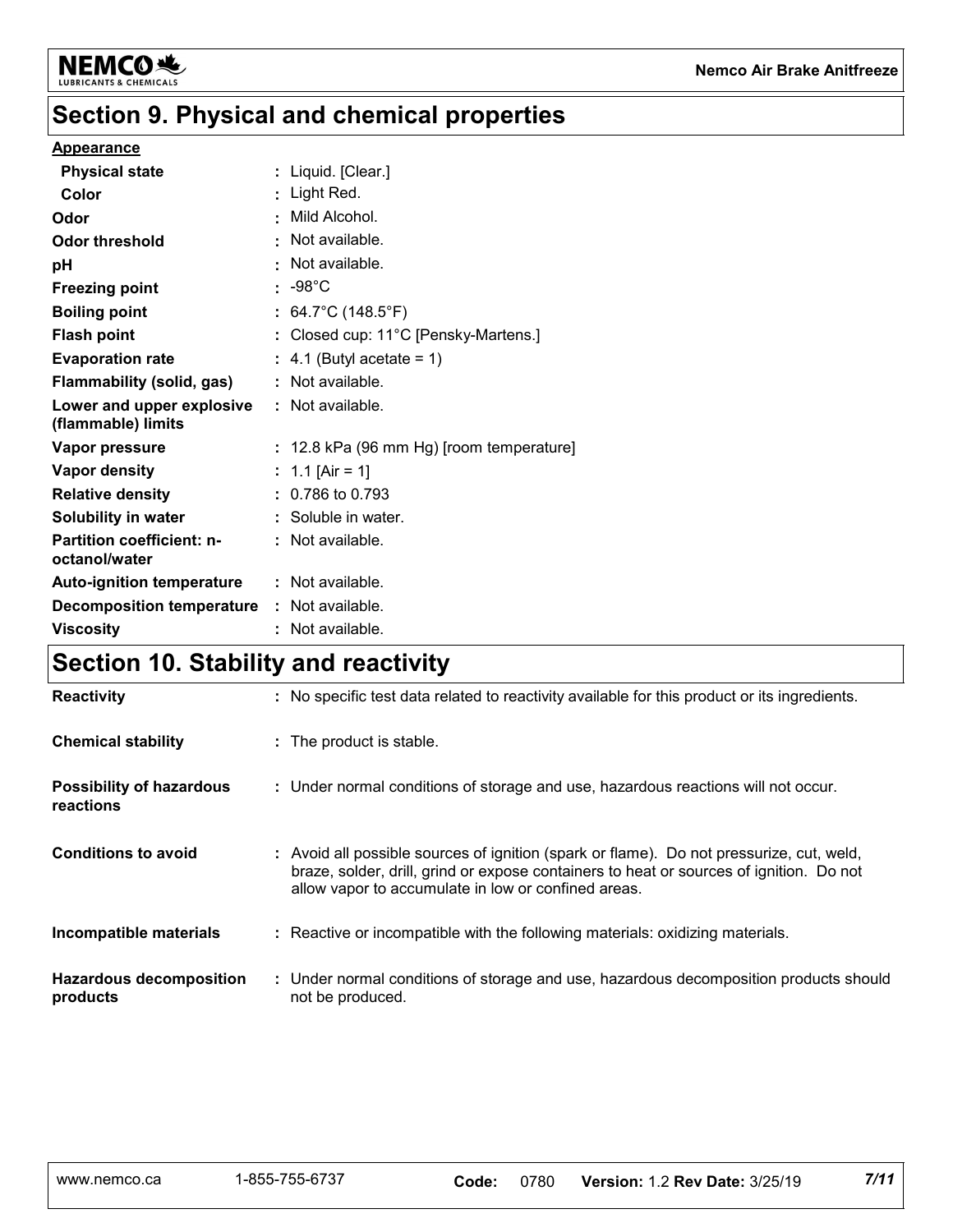

## **Section 11. Toxicological information**

#### **Information on toxicological effects**

#### **Acute toxicity**

| <b>Product/ingredient name</b> | Result                                                                   | <b>Species</b>              | <b>Dose</b>                                          | <b>Exposure</b>  |
|--------------------------------|--------------------------------------------------------------------------|-----------------------------|------------------------------------------------------|------------------|
| Methanol                       | LC50 Inhalation Gas.<br>LC50 Inhalation Gas.<br>LD50 Dermal<br>LD50 Oral | Rat<br>Rat<br>Rabbit<br>Rat | 145000 ppm<br>64000 ppm<br>15800 mg/kg<br>5600 mg/kg | hours<br>4 hours |

#### **Irritation/Corrosion**

| <b>Product/ingredient name</b> | <b>Result</b>                                                                    | <b>Species</b>             | <b>Score</b> | <b>Exposure</b>                             | <b>Observation</b> |
|--------------------------------|----------------------------------------------------------------------------------|----------------------------|--------------|---------------------------------------------|--------------------|
| Methanol                       | Eyes - Moderate irritant<br>Skin - Moderate irritant<br>Eves - Moderate irritant | Rabbit<br>Rabbit<br>Rabbit |              | 24 hours 100 mg<br>24 hours 20 mg<br>140 mg |                    |

#### **Sensitization**

There is no data available.

#### **Mutagenicity**

There is no data available.

#### **Carcinogenicity**

#### **Classification**

| <b>Product/ingredient name</b> | <b>OSHA</b> | <b>IARC</b> | <b>NTP</b> | <b>ACGIH EPA</b> | <b>NIOSH</b> |
|--------------------------------|-------------|-------------|------------|------------------|--------------|
| Methanol                       |             |             |            |                  | None.        |

#### **Reproductive toxicity**

There is no data available.

#### **Teratogenicity**

There is no data available.

#### **Specific target organ toxicity (single exposure)**

| <b>Name</b> | Category   | <b>Route of</b><br>exposure | Target organs  |
|-------------|------------|-----------------------------|----------------|
| Methanol    | Category 1 | Not determined              | Not determined |

#### **Specific target organ toxicity (repeated exposure)**

There is no data available.

#### **Aspiration hazard**

There is no data available.

| Information on the likely | : Dermal contact. Eye contact. Inhalation. Ingestion. |  |
|---------------------------|-------------------------------------------------------|--|
| routes of exposure        |                                                       |  |

**Potential acute health effects**

| Eye contact         | : Causes serious eye irritation.                      |
|---------------------|-------------------------------------------------------|
| <b>Inhalation</b>   | $\therefore$ Toxic if inhaled.                        |
| <b>Skin contact</b> | : Toxic in contact with skin. Causes skin irritation. |
| Ingestion           | : Toxic if swallowed.                                 |

#### **Symptoms related to the physical, chemical and toxicological characteristics**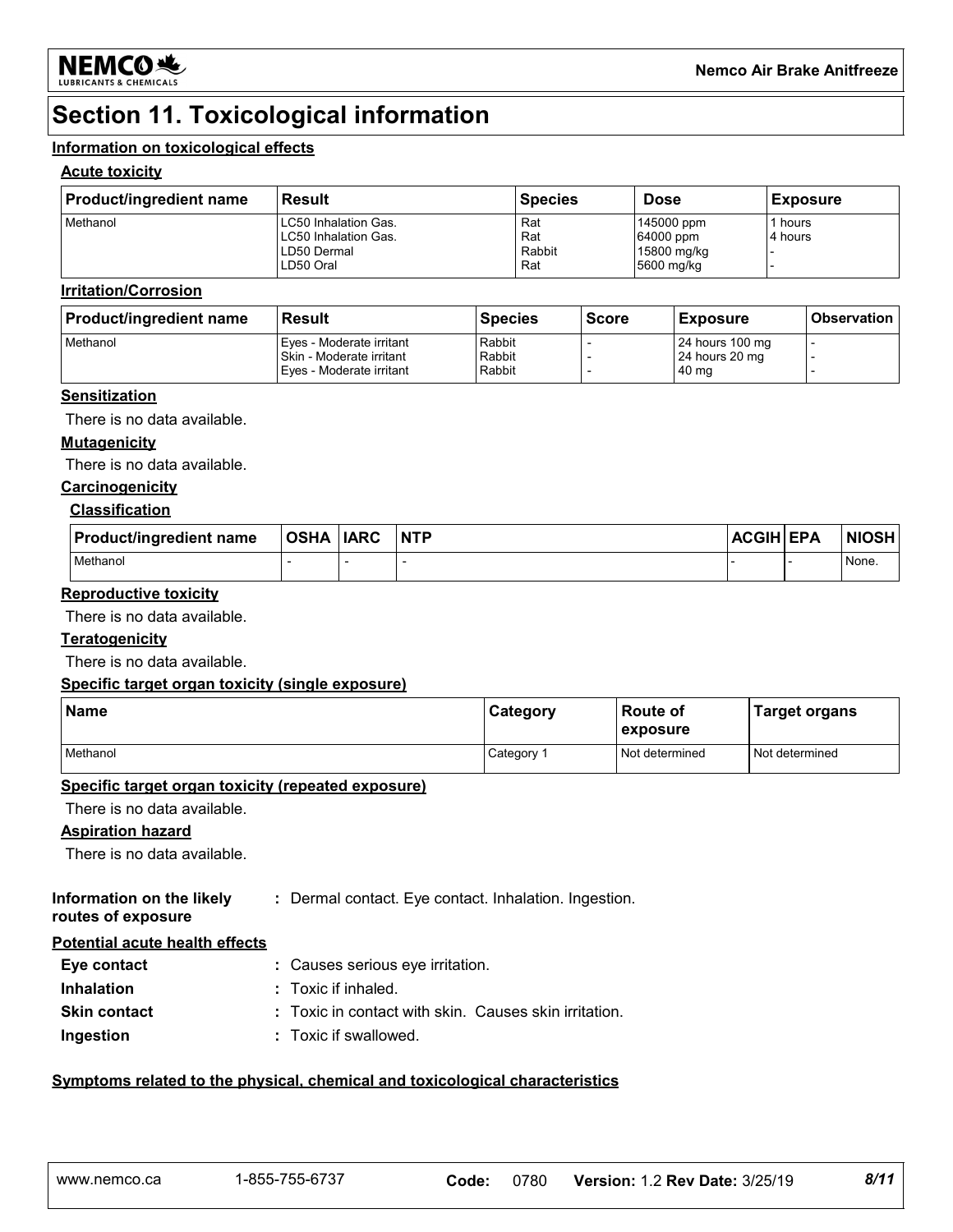

### **Section 11. Toxicological information**

| Eye contact         | : Adverse symptoms may include the following:<br>pain or irritation<br>watering<br>redness |
|---------------------|--------------------------------------------------------------------------------------------|
| <b>Inhalation</b>   | : No known significant effects or critical hazards.                                        |
| <b>Skin contact</b> | : Adverse symptoms may include the following:<br>irritation<br>redness                     |
| Ingestion           | : No known significant effects or critical hazards.                                        |

#### **Delayed and immediate effects and also chronic effects from short and long term exposure**

| <b>Short term exposure</b>              |                                                     |
|-----------------------------------------|-----------------------------------------------------|
| <b>Potential immediate</b><br>effects   | : No known significant effects or critical hazards. |
| <b>Potential delayed effects</b>        | : No known significant effects or critical hazards. |
| Long term exposure                      |                                                     |
| <b>Potential immediate</b><br>effects   | : No known significant effects or critical hazards. |
| <b>Potential delayed effects</b>        | : No known significant effects or critical hazards. |
| <b>Potential chronic health effects</b> |                                                     |
| General                                 | : No known significant effects or critical hazards. |
| Carcinogenicity                         | : No known significant effects or critical hazards. |
| <b>Mutagenicity</b>                     | : No known significant effects or critical hazards. |
| <b>Teratogenicity</b>                   | : No known significant effects or critical hazards. |
| <b>Developmental effects</b>            | : No known significant effects or critical hazards. |
| <b>Fertility effects</b>                | : No known significant effects or critical hazards. |

#### **Numerical measures of toxicity**

#### **Acute toxicity estimates**

| Route               | <b>ATE</b> value |
|---------------------|------------------|
| Oral                | 100.5 mg/kg      |
| Dermal              | 301.5 mg/kg      |
| Inhalation (vapors) | 3.015 mg/L       |

### **Section 12. Ecological information**

#### **Toxicity**

| Product/ingredient name | <b>Result</b>                        | <b>Species</b>                        | <b>Exposure</b> |
|-------------------------|--------------------------------------|---------------------------------------|-----------------|
| Methanol                | Acute EC50 16.912 mg/L Marine water  | Algae - Ulva pertusa                  | 96 hours        |
|                         | Acute EC50 22200 mg/L Fresh water    | Daphnia - Daphnia obtusa - Neonate    | 48 hours        |
|                         | Acute LC50 2500000 µg/L Marine water | Crustaceans - Crangon crangon - Adult | 48 hours        |
|                         | Acute LC50 290 mg/L Fresh water      | Fish - Danio rerio - Egg              | 96 hours        |
|                         | Chronic NOEC 9.96 mg/L Marine water  | Algae - Ulva pertusa                  | 96 hours        |

#### **Persistence and degradability**

#### **Bioaccumulative potential**

| There is no data available.      |                |       |      |                                       |      |
|----------------------------------|----------------|-------|------|---------------------------------------|------|
| <b>Bioaccumulative potential</b> |                |       |      |                                       |      |
| www.nemco.ca                     | 1-855-755-6737 | Code: | 0780 | <b>Version: 1.2 Rev Date: 3/25/19</b> | 9/11 |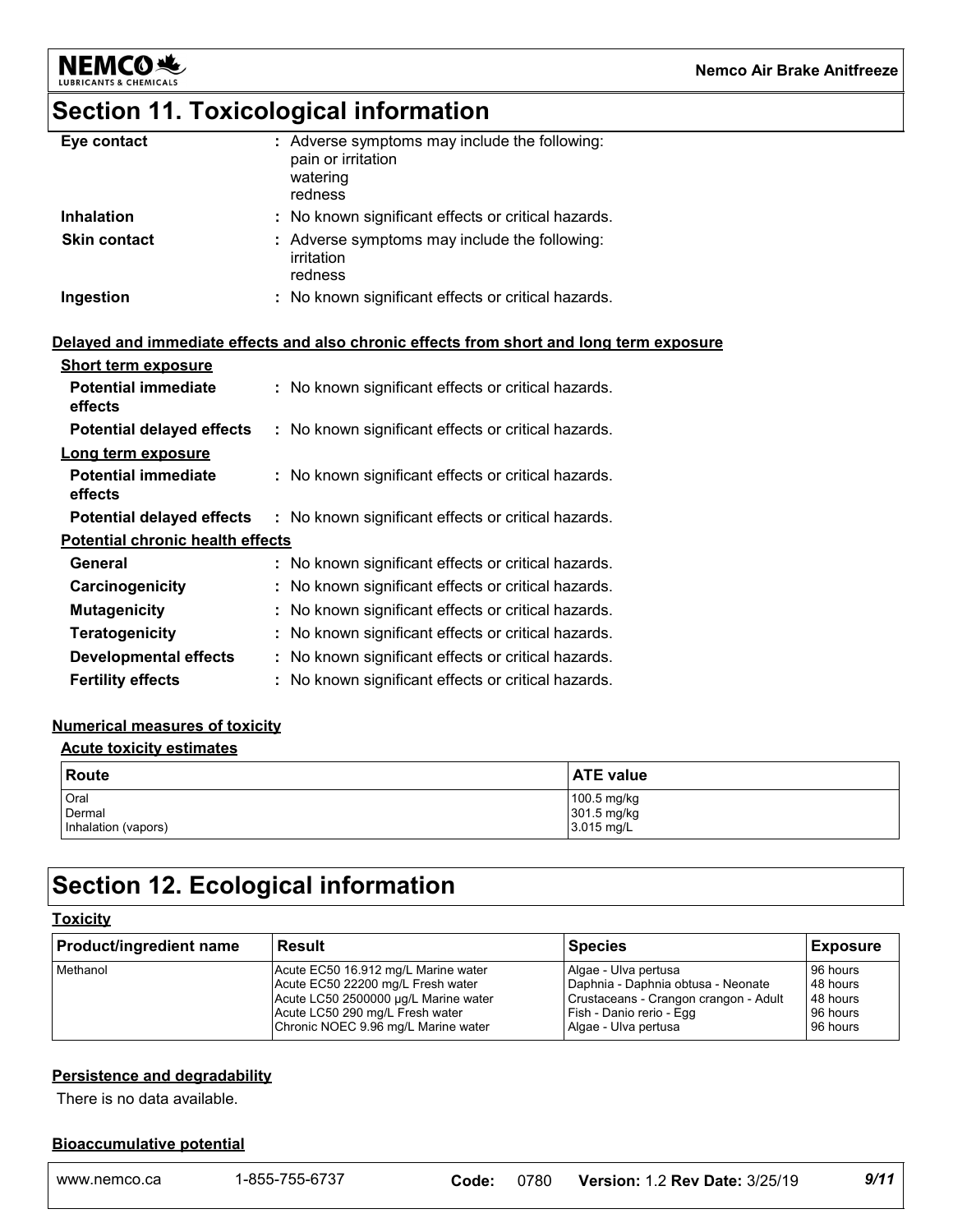

### **Section 12. Ecological information**

| <b>Product/ingredient name</b> | $LogP_{ow}$ | <b>BCF</b> | <b>Potential</b> |
|--------------------------------|-------------|------------|------------------|
| Methanol<br>$-0.77$            |             | ~10        | low              |

#### **Mobility in soil**

| <b>Soil/water partition</b><br>coefficient $(K_{oc})$ | $\therefore$ There is no data available. |
|-------------------------------------------------------|------------------------------------------|
|                                                       |                                          |

**Other adverse effects** : No known significant effects or critical hazards.

### **Section 13. Disposal considerations**

### **Disposal methods :**

The generation of waste should be avoided or minimized wherever possible. Disposal of this product, solutions and any by-products should comply with the requirements of environmental protection and waste disposal legislation and any regional local authority requirements. Dispose of surplus and non-recyclable products via a licensed waste disposal contractor. Waste should not be disposed of untreated to the sewer unless fully compliant with the requirements of all authorities with jurisdiction. Waste packaging should be recycled. Incineration or landfill should only be considered when recycling is not feasible. This material and its container must be disposed of in a safe way. Care should be taken when handling empty containers that have not been cleaned or rinsed out. Empty containers or liners may retain some product residues. Vapor from product residues may create a highly flammable or explosive atmosphere inside the container. Do not cut, weld or grind used containers unless they have been cleaned thoroughly internally. Avoid dispersal of spilled material and runoff and contact with soil, waterways, drains and sewers.

#### **United States - RCRA Toxic hazardous waste "U" List**

| Ingredient | CAS#    | <b>Status</b> | Reference<br><b>number</b> |
|------------|---------|---------------|----------------------------|
| Methanol   | 67-56-1 | Listed        | U154                       |

### **Section 14. Transport information**

|                                      | <b>TDG</b>                              | <b>IMDG</b>                                     | <b>IATA</b>                             |
|--------------------------------------|-----------------------------------------|-------------------------------------------------|-----------------------------------------|
| <b>UN number</b>                     | <b>UN1230</b>                           | <b>UN1230</b>                                   | <b>UN1230</b>                           |
| <b>UN proper</b><br>shipping name    | <b>METHANOL</b>                         | <b>METHANOL</b>                                 | <b>METHANOL</b>                         |
| <b>Transport</b><br>hazard class(es) | 3(6.1)                                  | 3(6.1)                                          | 3(6.1)<br>₩                             |
| <b>Packing group</b>                 | $\vert\vert$                            | П                                               | $\mathbf{  }$                           |
| <b>Environmental</b><br>hazards      | No.                                     | No.                                             | No.                                     |
| <b>Additional</b><br>information     | See "Additional information' next page. | <b>Emergency schedules (EmS)</b><br>$F-E$ , S-D |                                         |
|                                      |                                         |                                                 | <b>AERG</b> : 131                       |
| www.nemco.ca                         | 1-855-755-6737                          | 0780<br>Code:                                   | 10/11<br>Version: 1.2 Rev Date: 3/25/19 |